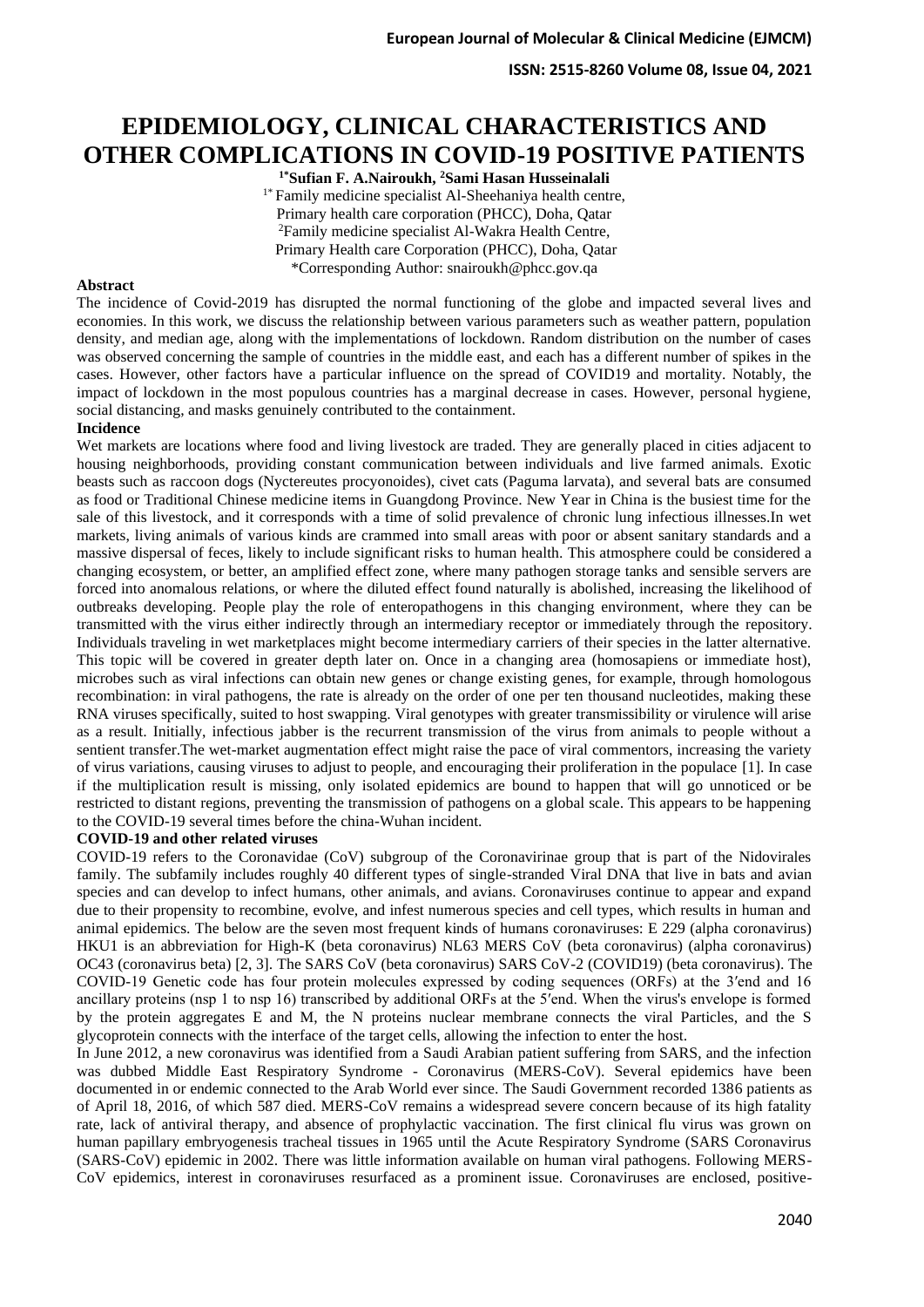#### **ISSN: 2515-8260 Volume 08, Issue 04, 2021**

stranded RNA viruses that belong to the Nidovirales order. Because of the spike protein on the surface, they have a crowning look under electron microscopic examinations. Coronaviruses are divided into four genera: alpha coronavirus, beta coronavirus, gamma coronavirus, and delta coronavirus. Mammalian coronaviruses are classified as alpha or beta coronaviruses. MERS-CoV is a beta coronavirus of branch C with a genotype that is highly similar to bat coronaviruses of the same family, such as BtCoV-HKU4 and BtCoVHKU5, albeit its developmental past is yet unknown [4].

Only a few viral particles are known to cause serious illnesses—the majority of coronaviruses that have been identified affect and distributed in mammals, primarily bats. Therefore, when a person thinks of a new novel coronavirus with a restricted spatial range, one thinks of an animal-related illness with an animal repository. This was proven with SARS and appeared to be the situation with MERS-CoV. Like so many other viruses related to corona, MERS-CoV is thought to have arisen from bats. A study focused on recognizing additional lineage C betacoronaviruses that, according to a phylogenetic study, are particularly carefully related to MERS-CoV. The cellular target for MERS-CoV4 was human dipeptidyl peptidase 4 (hDPP4). MERS-CoV and its antibodies were later found in dromedaries in many Middle Eastern and North African nations, suggesting that these animals are most likely the repository for MERS-CoV5–7. Other family C beta coronaviruses in bats [e.g., Tylonycteris bat CoV HKU4 (Ty-BatCoVHKU4), Pipistrellus bat CoV HKU5 (Pi-BatCoV-HKU5)] and hedgehogs were found to be closely related to MERS-CoV.

The World Health Organization (WHO) published a notice on March 12, 2003, regarding instances of atypical pneumonia in Guangdong Province and Hong Kong Special Administrative Region, China, and Vietnam. The condition, now called severe acute respiratory syndrome (SARS), is triggered by a coronavirus outbreak and spreads fast around the World. The first cases of the illness were discovered in late 2002 in Guangdong Province.

On January 2, 2003, two occurrences of influenza-like illness in Heyuan, Guangdong Province, were linked to the spread of illness to multiple hospital employees (5). From 2002 November to the middle of January the following year, the Guangdong Regional Center for Disease Control and Prevention identified cases in six other towns (Foshan, Jiangmen, Zhongshan, Guangzhou, Shenzhen, and Zhaoqing). On February 3, 2003, the province-wide obligatory reports recording respiratory failure were implemented, using a uniform clinical criteria and data format. The regional board of health also implemented several public health countermeasures, including recommendations on epidemiologic examination of cases and interactions (February 3) and guidelines on hospitalizations, clinical care, and infection prevention precautions for patients (February 9). Following that, the company provided community prevention and control regulations, including government-mandated residential confinement of communications (March 27), began television ads about self-protection and trying to seek immediate treatment (March 27), and implemented free hospital treatment for SARS patients (April 30). According to WHO recommendations, border control procedures were implemented at all border checkpoints into the province in mid-April [4].

## **Distribution**

Even though the infections cause asymptomatic sickness or moderate symptoms in most people, a small percentage of patients experience severe breathing difficulties due to an overactive inflammatory reaction, necessitating admission in hospitalized patients. In the availability of particular therapies that restrict or limit viral replication, the percentage of infected people who will probably die is a significant source of concern. According to current statistics, the global case fatality rate (CFR, the ratio between fatalities and the number of confirmed cases) may be approximately 4%. However, CFR ranges from zero percent to more than twenty percent at the national level. There might be several causes for such a difference. First, because the outbreak expanded sooner in certain nations than others, the variation in CFR may represent distinct stages of the condition's dissemination. As per this theory, one may await a rise in CFR with improved duration in countries where CFR is currently less.Secondly, clinical data has revealed various risk variables linked to a bad prognosis at the individual level. The likelihood of death appears to be considerably increased by age and comorbidities (cardiovascular illnesses, malignancies, diabetes mellitus, chronic lung disorders). As a result, nations with a higher proportion of older people or a higher frequency of established comorbidities factors may bear the brunt of the illness. Third, as previously said, patients experiencing severe symptoms require admission in ICU for breathing help devoid of appropriate therapies. One big fear is that the healthcare system would become overburdened as the number of afflicted persons grows.

In this situation, the death rate might represent a country's ability to deal with a significant number of patients who require breathing help and critical care. Furthermore, because CFR is described as the proportion of fatalities to proven cases, nations may differ in their CFR.Similarly, if the actual incidence of primary patients is significantly larger than the amount of PCR confirmed cases (resulting in an exaggerated CFR), or if a fatality occurs with a lag, CFR estimations are prone to inaccuracy (producing an underestimated CFR). As a result, differences in CRF with both countries could differ considerably in the I screening program, which affects the divisor of the proportion between the number of fatalities and multitude of known cases, and (ii) tallying and communicating the actual number of patients who have died from SARS-CoV-2 infection. Sochi et al. [5] investigated the elements that might explain the variation in COVID-19 CFR between nations. They first studied if CFR differs considerably between nations, regardless of the stage of the epidemic wave, (ii) the testing approach, and (iii) quarantine and the social distance tactics used. Next, researchers looked for any relationship patterns with COVID-19 CFR using country-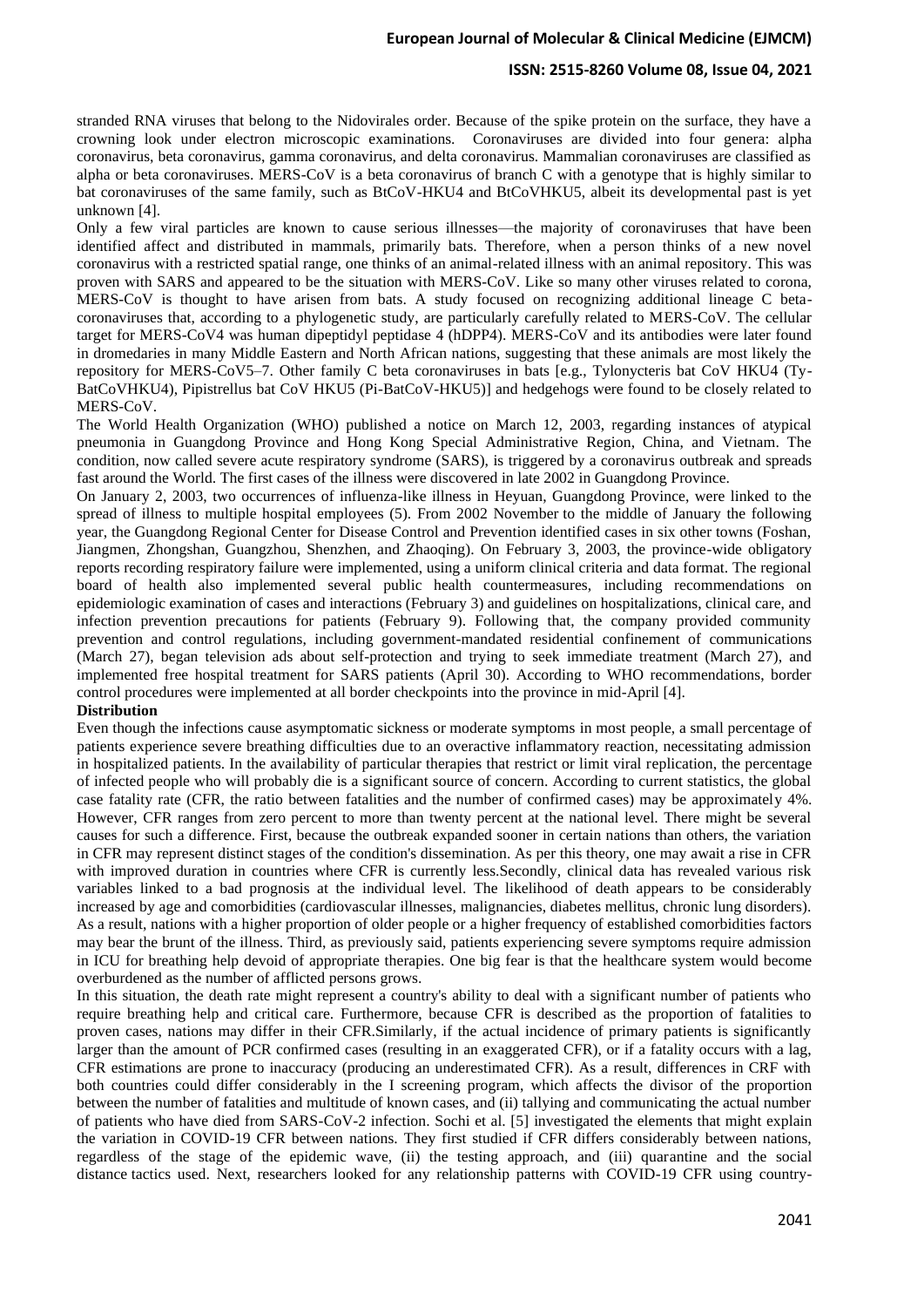## **ISSN: 2515-8260 Volume 08, Issue 04, 2021**

specific factors measuring the incidence of comorbidities, as well as socio-economic, financial, and sociopolitical variables.

#### **Spread of COVID in the Middle East**

The first phase of the outbreak in Qatar began on February 29, 2020, with a COVID-19 positive citizen patient returning from Iran who had been confined shortly after arriving. To prevent Community spread, any sick persons flying back to Qatar were promptly separated. The state of Qatar had a dramatic increase of 226 regionally transmitted reported infections in one day on March 11, indicating an epidemic with confined transmission and sporadic illnesses with the disease. The Ministry of Public Health said on May 22 that the State of Qatar had reached the apex of the pandemic, which is defined by extensive human illness. Qatar has much more than 109,000 confirmed COVID-19 cases during the second week of July, out of a population of 2.7 million [6].

In the present research, there is a compelling link between weather and the dissemination of COVID-19. The majority of these investigations, however, have been undertaken in America [7,8], Europe [9,10], Asia, and Australia [11,12] as there is little information about the African continent, which is expected to be the next COVID-19 epicenter. Because of the inadequate medical systems that characterize most Developing nations, particularly those in Sub-Saharan Africa, the disease's quick spread poses a significant threat. While knowledge from research completed on other hemispheres might be utilized as an essential foundation for policy development, country-related studies may be necessary due to differences in COVID-19 dissemination and meteorological conditions among different nations.The impact of meteorological conditions on viral dissemination has always been a topic of interest among academics [13 - 15).

Further investigation on the association between climate patterns and SARS-CoV in the United States and Europe hypothesized that climate variables might be the source of biochemical processes between SARS-CoV and people. Also, changes in pneumonia death rates are highly associated with the weather. Several variables impact viral transmission, including cloudiness, warmth, dampness, and population density. Tosepu et al. (2020) investigated the relationship between climate and COVID-19 Jakarta, Indonesia, and discovered significant findings [10.1016/j.scitotenv.2020.138436]. According to the model proposed by Aidoo et al., there is a strong positive association between wind direction and COVID-19 dispersion [16]. As a result, with every 1 km/h increase in wind speed, the likelihood of COVID-19 spreading increases significantly. This may be because solid wind speeds are more likely to circulate any suspended respiratory droplet in the air, increasing the chances of inhalation by persons exposed to such an environment. Some investigations, meanwhile, found no significant link or a negative relationship between wind velocity and COVID-19 spread [12]. This may be simply the nature of the surrounding ecology or the context in which the research was done. The findings also demonstrated a favorable relationship between air pressure and temperature [16].

The data from the National Meteorological Centre of China and the Hong Kong Station, China, reveal that the COVID-19 outbreak happened during the nation's cold season, comparable to the date of the last SARS pandemic. According to recent reports, 70.2 percent of patients who screened positive for COVID-19 and up to 79.4 percent of COVID-19 deaths in Italy happened in the northern regions of Lombardi, Emilia Romagna, Veneto, and Piemonte, which are also where the disease's initial instances were documented. As per the report, the skewed distribution of COVID-19 fatalities in Italy was usually a combination of factors: "demographics and health, social and cultural traditions and epidemic-specific behaviors, external conditions, and administrative structure," not just the sub-freezing temperatures in the north [18].

COVID-19 is composed of three parts: (1) SARS-CoV-2 persistence on substrates or in the air is delicate to changes, moisture, and UV irradiation; (2) other ecologically conscious breathing pathogens are dependent on the weather and more common in the winter; and (3) weather impacts could be concerned about the safety over space (warm, dry places may have less propagation) and duration (summer might see reduced transmission compared to winter). All three are reasonable and congruent, but the fundamental assumption of each has been made available to the public and politicians in a way that distorts crucial complexity. It produces self-belief in many places (especially, and notably, on social media) [19].

## **Effect of population density and population age**

The findings of research done by Kushan Tharuka Lulbadda et al. revealed that when the current population, mean temperature, and median age are addressed separately inside the model, they have little influence. Their relationships with other factors, on the other hand, have a significant effect on the number of instances. As a result, the model's influence on the number of instances cannot be neglected. Medical facilities inside a nation, on the other hand, did not influence the virus's transmission. To make the study more realistic, GDP was used to integrate the economic position. Because there are relationships among components, it is impossible to say exactly how the number of instances varies when a unit increases in each variable because the values of other variables influence that change. Finally, a stoichiometry for estimating was proposed [20].

#### **Other factors that influence the spread**

The research looks at the significant demographic, physiological, ecological, and mobility aspects linked to COVID-19 infections and mortality. We investigate a predictive model using none whatsoever negative binomial (ZINB). Likewise, this paper investigates the emergence and spread of present and emerging emergent regional clusters by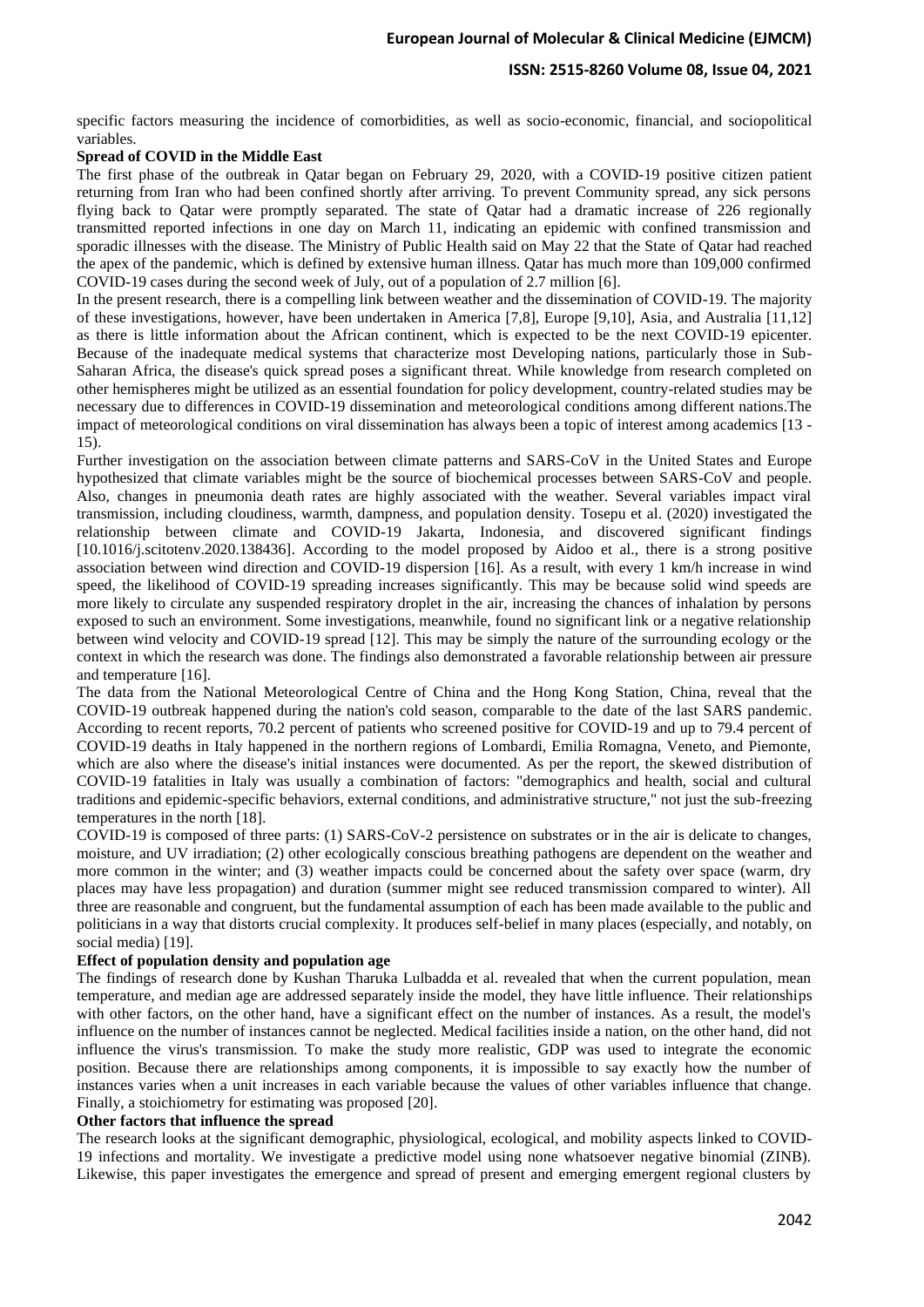### **ISSN: 2515-8260 Volume 08, Issue 04, 2021**

employing statistical scan approaches. As measured by the log of yearly Pm2.5, the degree of pollution had been one of the external factors with statistically severe influences for both illnesses and fatalities. They emphasized the favorable annual incidence ratios in fatalities during and after social separation. The findings underscore the critical impact of pollution in the fast-paced spreading [21].

An increasing occurrence and progression of COVID-19 in diabetic individuals were evident. COVID-19 may influence the pathology of diabetes. Plasma glucose management is critical not just for individuals afflicted with COVID-19 but also for those who might not. In the current World, innovations such as telehealth are beneficial in treating people with diabetes.

# **Possible Control**

## **Personal responsibilities**

The emphasis on the person in statistical risk self-management is also a healthy lifestyle approach, and it is based on the concept that sufficient information is available and consumers are capable of making informed and critical, hazard or uncertainty, accurate decisions. This supervision of competent selves, on the other hand, is based on a specific view of the self, a belief that everyone has the same ability to protect themselves and that being responsible in respect to Covid-19 does not expose you to additional hazards. Meanwhile, years of social scientific danger and crisis studies have revealed that the capacity to handle risks and crises via behavior is strongly tied to income disparity [22].

## **Media's responsibilities**

Currently, social media is an essential source of knowledge; Twitter can provide genuine, thorough analysis, allowing public health officials to respond to people's questions fast. During the COVID-19 epidemic, social media enabled individuals to communicate illness actual-time information. With the development of these technologies, healthcare practitioners can now interact with one another and with other consumers across a wide range of medical professions. The mainstream press focused on social elements with multiple kinds associated in terms of management and also with a process that includes an aspect with interpersonal nomenclature, including media platforms of data such as email, social Facebook messenger, and texting, information exchange over multiple formats such as sound, teleconference, website, and even conversations between face, corporate events, texture, and postural control of the human.

While individuals need to interact to get work done, social networks play a crucial role in every firm as technologies adapt to human-friendly characteristics, such as OS based on social elements, software applications primarily focused on information exchange, and medium of communication through a social media platform, which becomes increasingly significant. As we live in a post-truth world, social media is utilized to raise public awareness, yet anybody may use it to impact people's emotions [22]. Nomad, an influential marketing company, has partnered with the Bangladesh government to increase knowledge about Covid-19, and the agency is even executing Covid-19 marketing in California. The media must maintain their significant role in informing the public about current events and government directives. Increasing awareness and collaboration will undoubtedly help to avoid panic. Those are the ones who carry the teachings of "What to Do and What Not to Do."

#### **Government's responsibility**

This involves policy initiatives targeted at educating and actively communicating with the public. Appropriate communications include advising individuals to stay at home, supporting social distance and workplace protective measures, persuading persons with indications to isolate themselves, travel cautions, and outreach programs (primarily via social media). These procedures are non-binding governmental recommendations, as opposed to obligatory border restrictions and social distancing policies, which are frequently implemented by police or army incursions and punishments. Interestingly, conveying the significance of social separation has proven to be just modestly less successful than implementing distancing measures through legislation [23].

The goal of forms of communication is to provide communities with factual data on COVID-19. Such methods can be critical in targeting certain socio-economic strata that have been identified as playing a significant role in fueling the spread of COVID-19. Governmental food aid programs and other financial support for disadvantaged groups have also shown to be quite beneficial. As a result, such policies also have a favorable influence on the socio-economic sphere45 and public health. Increasing access to testing, for example, or permitting people to self-isolate without being afraid of losing their work or a portion of their wage, may minimize covid spreading.

The figure shows a significant difference in the distribution analysis of confirmed COVID-19 cases before and after the lockdown period in India. Even though there is a rise in the number of positive cases after lockdown, the exponential growth factor is low compared to the period before lockdown. Slowing the speed of virus spread is attributed to the measures taken by the Government, including the closure of all the mediums of transportation (Roadways, Airways, Railways, and waterways) to the general public on March 24, 2020, similar to what has been done in China [24]. The 3 weeks lockdown period imposed rigorous adherence to home quarantine. All the public gatherings and events were called-off, along with the closure of schools and universities.

Moreover, people venting out to purchase essential commodities were taken care of by providing subsidies to the commodities and doorstep delivery each alternative day. Government and private hospitals are resourceful to tackle any number of COVID-19 cases also by converting train coaches across India as an emergency wards. Furthermore,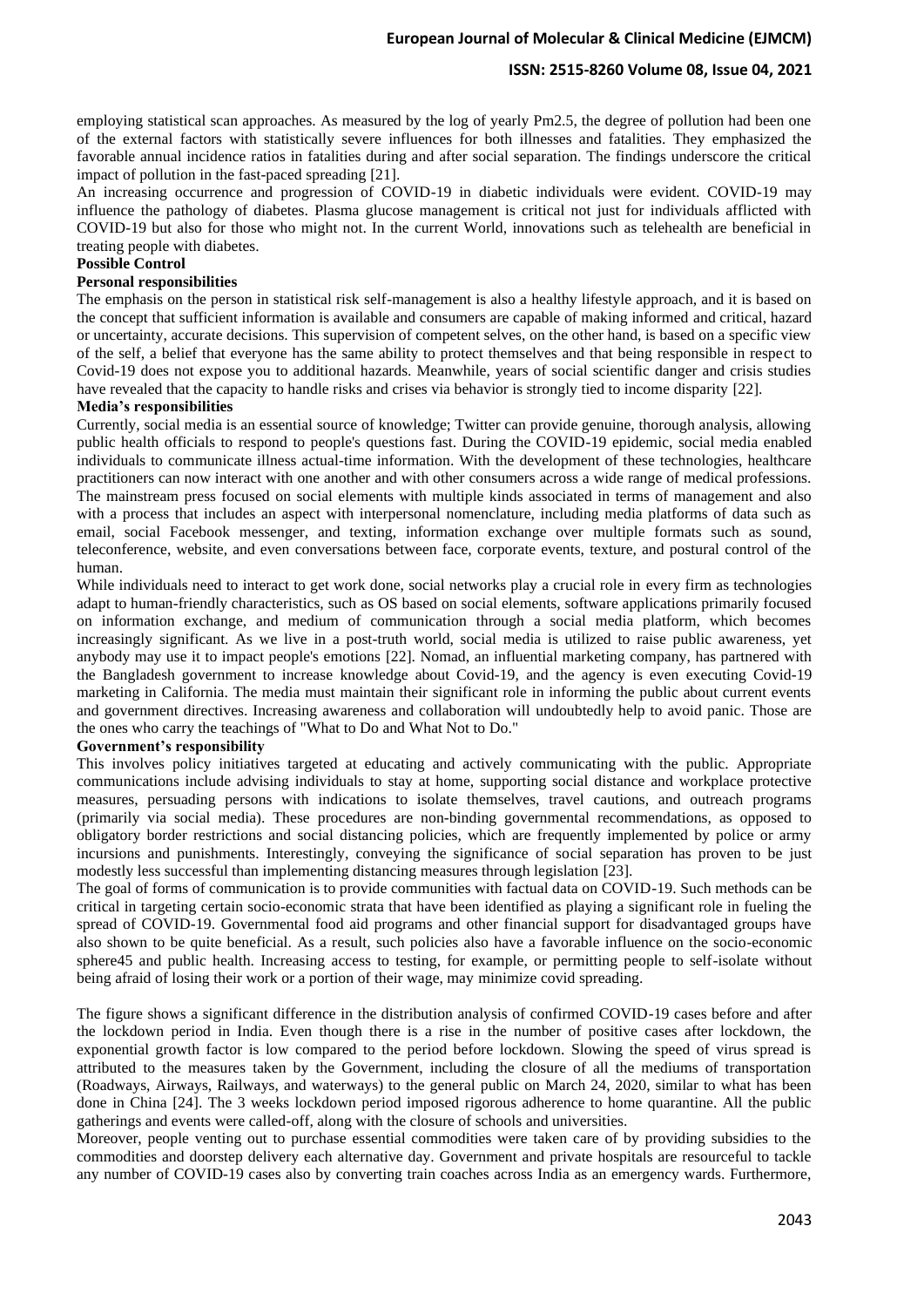## **ISSN: 2515-8260 Volume 08, Issue 04, 2021**

online seminars and presentations for the task force and healthcare workers were frequently conducted to identify and treat patients with suspected or confirmed COVID-19 cases by the guidelines provided by ICMR [25, 26]. As 2019 nCoV is unaware of a national border, India pulled in an immediate relief fund with their neighboring (SAARC) countries. Similarly, it is the individual's responsibility to voluntarily report to the healthcare organization or selfquarantine in terms of symptoms or contact with COVID-19 cases [27, 28].

Meanwhile, media houses are encouraged to broadcast the latest update on COVID-19 with transparency. The labeling of rumors and fake news floating in various social media as "Infodemic" by WHO has led to the initiation of "myth busters" webpage to avoid unnecessary commotion and panic (Figure 3). These combined measures by the individual, media houses, and government healthcare organizationswere partially successful and have resulted in the delay of COVID-19 spread in India even though it continues to rise globally. We thank all the healthcare providers, researchers, scientists, and officials for rendering their service in one way to the COVID-19 struck community.



**Figure:** Number of cases concerning days before and after a lockdown in India. Exponential growth factor in the inset of the figure.



**Figure:** Schematic illustrations of expected responsibilities from the individual, media, and government health organizations containing the spread of 2019-nCoV.

#### **Lifestyle changes and clinical characteristics**

The flu virus is still expanding over the World, which might have a long-term influence on PA patterns and sedentary time, offering severe issues for children and adolescents. Long-term health issues are major concerns in such scenarios. The lengthy education cuts and residential treatment during the COVID -19 pandemic may have significantly influenced children and adults' lifestyle behaviors, particularly physical activity (PA) and sedentary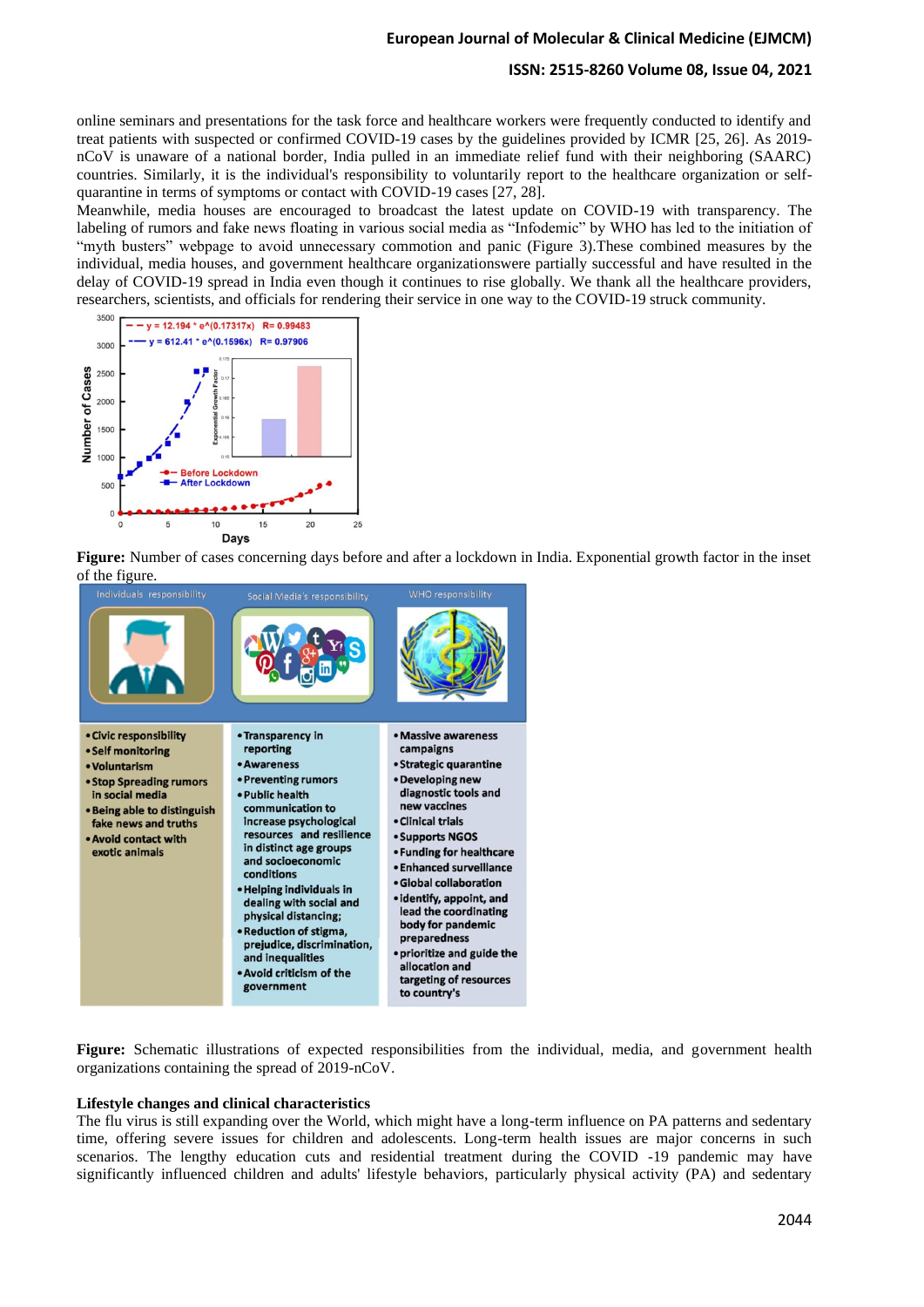# **ISSN: 2515-8260 Volume 08, Issue 04, 2021**

behavior (SB). Decreased PA and extended SB may have a detrimental influence on the physical and psychological wellbeing of young people, and such deteriorated health problems would further lower PA and extend SB.

As a consequence, such a vicious spiral must be interrupted. Furthermore, PA protects against viral infections, particularly in susceptible groups. As a result, authorities, schools, health and fitness experts, and parents must be aware of the dire situation and adopt more ideas Into action treatments as soon as possible to mitigate the harmful consequences of the COVID -19 pandemic on the wellbeing of young people.

# **Complications in COVID19 Positive Patients**

Older adults and those with various significant medical illnesses are more likely to have prolonged COVID-19 symptoms. However, even young, apparently ordinary people might feel sick for weeks or months following infection. The following are some of the most common long-term indications and symptoms:

- **Fatigue**
- Breathing difficulties or shortness of breath
- Cough
- Joint discomfort
- Chest ache
- Problems with memory, attention, or sleep
- Muscle aches or headaches
- a rapid or thumping pulse
- Sense of smell or taste loss
- Anxiety or depression
- **Fever**
- When you stand, you get dizzy.
- Symptoms worsen after engaging in physical or mental activity.

Many things remain unclear regarding the prolonged effects of COVID-19, although an extensive study is underway. According to the researchers, doctors should follow persons who have undergone COVID-19 to evaluate how their organs perform once they have recovered.

After recovering from COVID-19, several distinct and established medical facilities created specialist clinics to treat patients with chronic symptoms or diseases.

# **Conclusion**

The discussion in this paper disseminated the influence of various climatic and demographic factors of the country in the spread and mortality due to COVI19. However, the responsibilities by the individual, media houses, and government actions have favored the containment of the spread. This study may influence the development of regression analysis for establishing a quantitative relationship between these factors, number of cases, and mortality rate.

## **References**

- [1] Plato, S., Xue, T. & Carafoli, E., 2020, 'COVID19: an announced pandemic', Cell Death & Disease, 11(9), 1–13.
- [2] Mohd, H.A., Al-Tawfiq, J.A. & Memish, Z.A., 2016, 'Middle East Respiratory Syndrome Coronavirus (MERS-CoV) origin and animal reservoir,' Virology Journal, 13(1), 87.
- [3] Woo, P.C.Y., Lau, S.K.P., Chen, Y., Wong, E.Y.M., Chan, K.-H., Chen, H., Zhang, L., Xia, N. & Yuen, K.-Y., 2018, 'Rapid detection of MERS coronavirus-like viruses in bats: potential for tracking MERS coronavirus transmission and animal origin,' Emerging Microbes & Infections, 7(1), 1–7.
- [4] Xu, R.-H., He, J.-F., Evans, M.R., Peng, G.-W., Field, H.E., Yu, D.-W., Lee, C.-K., Luo, H.-M., Lin, W.-S., Lin, P., Li, L.-H., Liang, W.-J., Lin, J.-Y. & Schnur, A., 2004, 'Epidemiologic Clues to SARS Origin in China,' Emerging Infectious Diseases, 10(6), 1030–1037.
- [5] Sorci, G., Faivre, B. & Morand, S., 2020, 'Explaining among-country variation in COVID-19 case fatality rate', Scientific Reports, 10(1), 18909.
- [6] Al-Kuwari, M.G., Al-Nuaimi, A.A., Abdulmajeed, J., Semaan, S., Al-Romaihi, H.E., Kandy, M.C. & Swamy, S., 2021, 'COVID-19 infection across workplace settings in Qatar: a comparison of COVID-19 positivity rates of screened workers from March 1 until July 31, 2020', Journal of Occupational Medicine and Toxicology, 16(1), 21.
- [7] Bashir, M.F., Ma, B., Bilal, Komal, B., Bashir, M.A., Tan, D. & Bashir, M., 2020, 'Correlation between climate indicators and COVID-19 pandemic in New York, USA', Science of The Total Environment, 728, 138835.
- [8] Runkle, J.D., Sugg, M.M., Leeper, R.D., Rao, Y., Matthews, J.L. & Rennie, J.J., 2020, 'Short-term effects of specific humidity and temperature on COVID-19 morbidity in select US cities', Science of The Total Environment, 740, 140093.
- [9] Meebo, M.M., 2020, 'Temperature and precipitation associate with Covid-19 new daily cases: A correlation study between weather and Covid-19 pandemic in Oslo, Norway', Science of The Total Environment, 737, 139659.
- [10] Briz-Redón, Á. & Serrano-Aroca, Á., 2020, 'The effect of climate on the spread of the COVID-19 pandemic: A review of findings, and statistical and modeling techniques, Progress in Physical Geography: Earth and Environment, 44(5), 591–604.